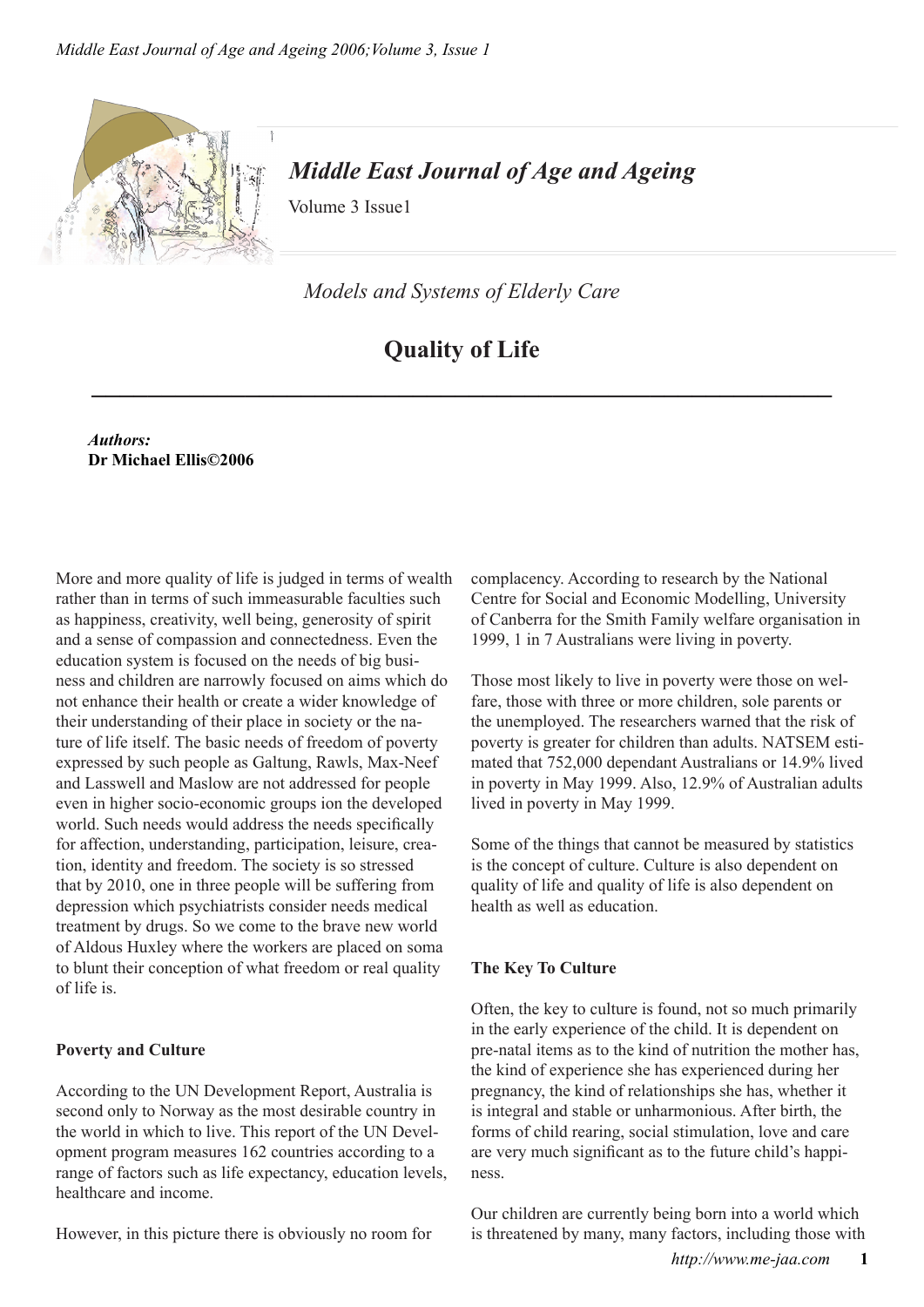adverse effects. The factors the global community has to deal with in the next hundred years are famine, global spread of disease, civil war, international wars, competition for scarce resources, civil disorder amongst the haves and have nots, housing shortages, and the highly materialistic ethos of the possibility of human extinction.

Human beings have already changed the environment of the planet radically and have caused many other bio-extinctions of other species. If current trends continue the picture will get worse. The projected extra six billion people in the next hundred years, predicted for 2020 would need more room to live and grow food. If there are more of us, there is less room for plants and animals. There is less room for the tropical rainforests and the planetary biodiversity of species.

Human beings are causing extinctions at 100-10,000 times the natural rate. This is the greatest way of extinction since the end of the cretaceous period 65 million years ago when the dinosaurs were annihilated.

Yet, politicians generally do not think in terms of large periods of time or even the next generation. Perhaps the maximum term they can think of is three years which maybe the tenure of their political term or contract.

#### **The Economics of Happiness**

This split between the more rational, the logical and the creative approaches to economics is expressed also in the way quality of life has been measured up until now. In his 1974 paper, the Economic Historian, Richard Easterlin formulated what was later known as the Easterlin Paradox. Basically above a very low level, economic growth does not seem to improve human welfare. Later evidence confirms his observation, Americans were no more likely to describe themselves as happy in the 1990's than they had been in the 1940's.

Economist, Andrew Oswald at Waricks University, England in his paper, 'Happiness and Economic Performance', April 1997, stated that industrialised well-being appears to rise as national income grows but the rise is so small it is sometime undetectable and employment however, seems to be a large source of unhappiness.

This suggests that governments ought to be trying to reduce the amount of joblessness in the economy. In a country that is already rich, policy aimed instead at raising economic growth may be of comparatively little value.

In his most recent paper, Oswald was studying whether money makes people happy. It showed that people who won lottery money or received an inheritance had a higher mental well being in the following year. A windfall of 50,000 pounds, was associated with a rise in well-being of 0.1 and 0.3 standard deviations. He ended by saying whether these happiness gains wear off over time remains a good question.

It is interesting to see that the kind of parameters he was using was dependent on the British Household Panel Survey which consists of questions which could just as easily be asked by a GP on his patients if the GP wanted to find out whether they were depressed or not.

They were also based on stress reactions and did not seem to be measuring basic personality types, cultural acquisition, creativity, levels of actualisation, educational attainment and other things.

#### **Quality of Life and Culture**

One thing we can say is that culture alters quality of life and that that individual quality of life is enhanced by a person's ability to be educated and be brought up in a warm, caring environment.

Within this context of mind and matter there are several papers which are of interest. First it has been shown that the intellectual or emotional development of children from the age five to the completion of high school is adversely affected by lack of social capital. The social capital refers to unfavourable environments which basically do not give care or support. The effect was specifically noted in socio-economic deprived families, Quote Pediatrics Volume 101 1998, Children who Prosper in Unfavourable Environments, the Relationship to Social Capital.

Another study has found that dementia occurs at a much higher rate amongst people with learning disabilities than it does amongst the general population. This is independent of the association between dementia and Downs Syndrome.

A further study examined the perception of parental caring obtained by undergraduates relating to subsequent health over an ensuing thirty-five years. This was done on Harvard undergraduate men who participated in the Harvard mastery stress study and the results show that subjects identified in mid life as suffering from the common degenerative diseases of Western society gave their parents significantly lower ratings as perceived in terms of "parental care, loving and just and share, hardworking, and clever," whilst in college.

It is obvious that intellectual stimulation and loving, caring support from family, friends, and the community at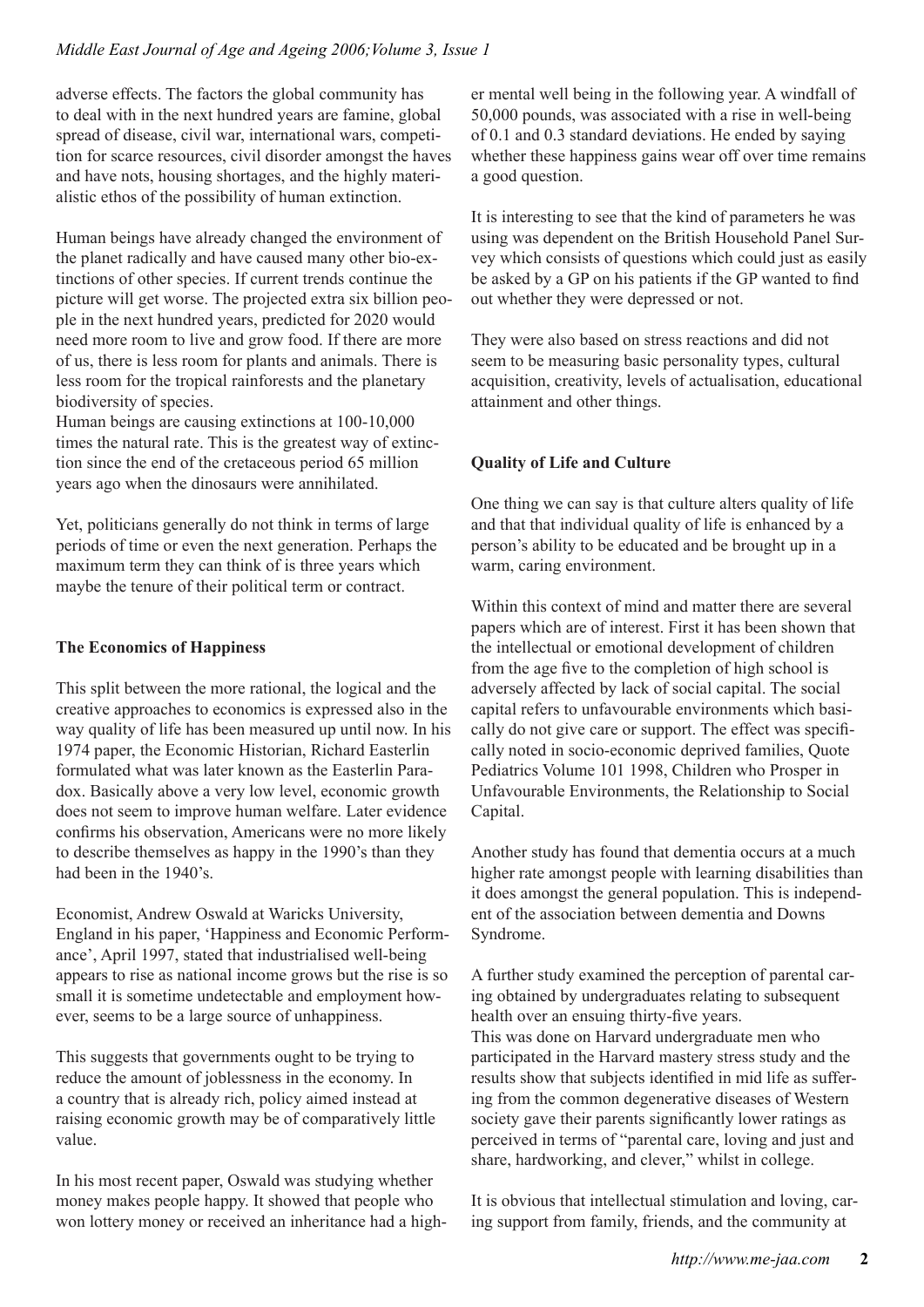large is extremely important for the general well-being of the individual as well as for the prevention of intellectual deficit later in life.

#### **Globalisation**

Globalisation on the free trade model of the neo-liberal Washington consensus economics is colliding with local cultures natural economic sovereignty, social customs and values, as well as traditional agriculture, indigenous rights and the protection of biodiversity and the environment. The fundamental issue is the very economic model underlying today's Globalisation of technology, trades and markets. The critics from many diverse perspectives agree that free trade doesn't account for social and environmental costs and cultural disruption in the price in traded goods and services will continue to cause more harm than good.

The World Bank, the IMF, the US Government and the WTO still refuse to recalculate prices and microeconomic indicators including the GDP to include these social and environmental costs, which contribute towards the deterioration of human life. Civil society movement groups throughout the world are committed to the idea of preserving human identity and enriching biological and cultural diversity.

#### **Power of the Human Mind**

Complex technologies have tremendous potential for harm. The most under used resource on the planet is the human mind. Although we may have finite resources, we have one infinite resource which is the human mind and this faculty is the least understood aspect of humanity on the planet, and should encompass the term bio-mind which means the complete or self actualised human being.

## **Healing the Stressed Society**

This has particular significance in terms of the pre-eminence healing as an impact on creating a more successful, dynamic and sustainable society, particularly in the Australian nation. If people can understand the intimate connection between the mind and body they could then realise how the power in each of us has the ability to affect not only how we feel, but indeed how to affect the course and outcome of illnesses.

Only recently in all medical schools in the Western world, the connection between mind and body, that was the cornerstone of Hippocratic medicine, was ignored. It was

in the 1930's that Cannon discovered the bodily fight and flight syndrome, a reaction to any perceived threat by a living organism. Subsequently Canadian, Hans Selye defined stress as the non-specific response of the body to any demand. In the 1970's researchers began to understand the flight and fight and stress responses were related to a variety of human disease states and more recently with the work of George Solomon, Stanford University, Robert Aider, University of Rochestor and Candice Pert at John Hopkins, a new field has been mapped called psychoneuroimmunology emphasizing the interconnection between the mind, brain and the immune system.

George Engel a Professor of Medicine at the University of Rochestor, has studied hundreds of patients with chronic disease over a period of twenty years. He found that 70-80% of these people who had suffered from heart attacks, cancer, stomach ulcers, ulcerative colitis, multiple sclerosis, and other conditions had all experienced extended periods of helplessness and times when they felt like giving up.

The vulnerability of the human being is found even at the earliest age. Tiffany Field, and her colleagues at the University of Milan Research Institute showed that premature infants who were massaged several times a day for ten minutes demonstrated a 47% weight gain and were able to leave the hospital six days earlier than other premature babies who received only the customary hospital care. This saved the hospital costs of \$10,000 per baby per day.

## **The Control and Moderation of Stress**

In quality of life assessment therefore we have to understand that control and moderation of stress is a prerequisite for people who wish to live long fulfilling lives.

On top of this, what quality of life surveys have not addressed is happiness and health. Happiness is not even touched in quality of life assessments. A reference can be made to the poverty outline discussed in the World Banks dissertation and research on poverty. It is interesting to see that in the context of physiological change, humanity has barely moved out of bodily integrity.

#### **Self Actualisation**

The primitive physiological drives for survival for flight and fight and hunger are the basic modus vivendi for most of humanity. What we need to emphasise and encourage in the creation of culture are the dynamic needs that Maslow so aptly describes in his dynamic hierarchy, which are safety needs, belongingness and love, esteem and self actualisation. Our current culture is a rapacious